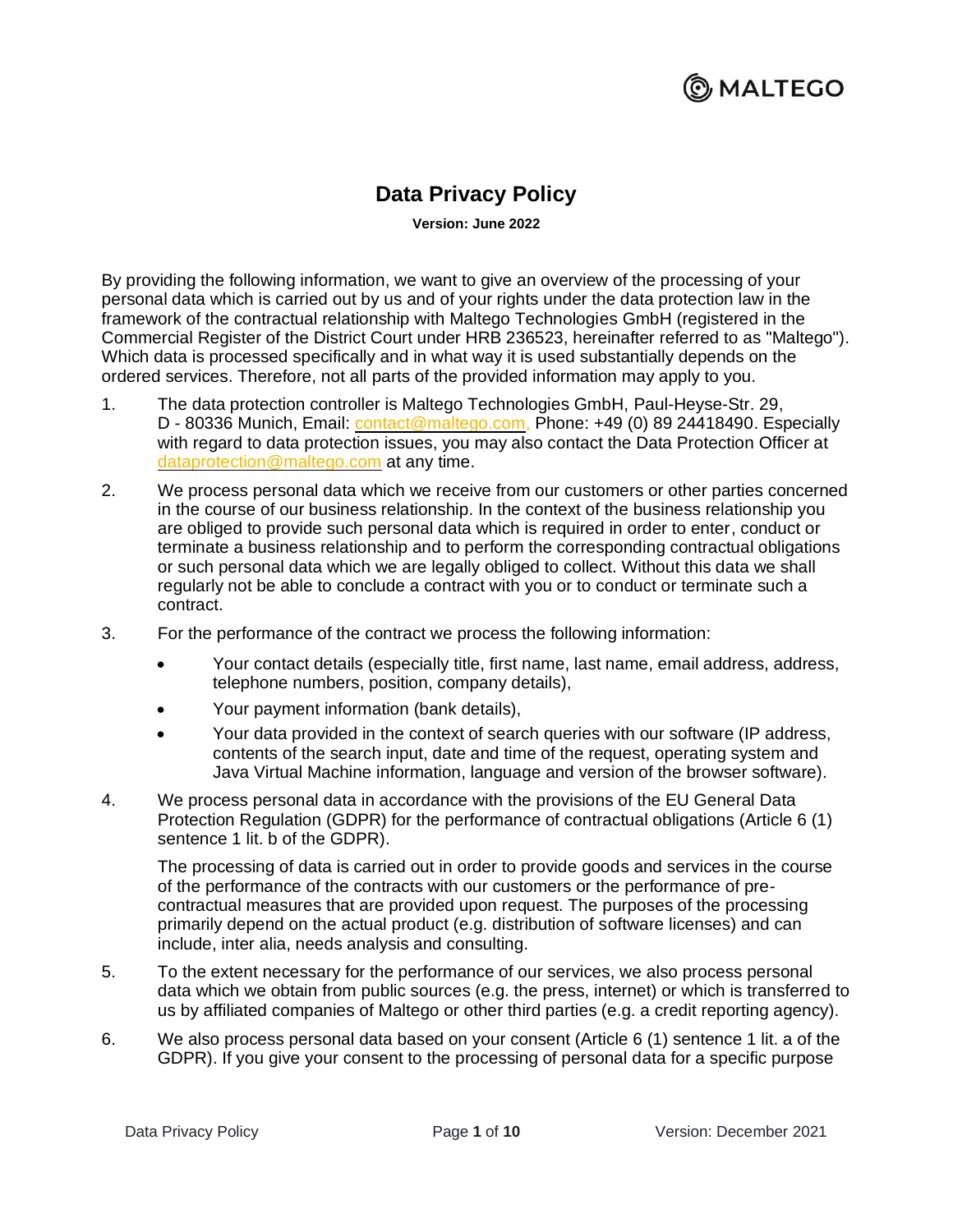

(e.g. disclosure of data to subcontractors, evaluation of license and payment data for marketing purposes, newsletters) the processing is considered lawful based on your given consent. Declarations of consent must be given freely. The declaration of consent must indicate the purpose of the processing of data. If you have given your consent to the processing of your data, you may withdraw your consent at any time without having to provide reasons. The lawfulness of processing based on an effectively given consent remains unaffected until the time the consent has been withdrawn.

- 7. When you participate in a webinar that is either hosted or co-hosted by Maltego, you may be asked to provide your personal information, which will allow you to sign into, or otherwise participate in, the webinar. Webinars may be hosted and recorded by Maltego, its co-hosting partner and/or a sponsor of the webinar (each a "Host" and together the "Hosts", whereby all Hosts will be disclosed as part of the webinar offering). Please refer to all other Hosts' privacy policies for further information on how they use your personal information, as Hosts may collectively use and transfer amongst one-another your personal information, including, for example, your webinar sign-in information and any audio and/or video recordings of the webinar (if applicable) so long as the transfer is consistent with the uses contained in this paragraph and the relevant Host's privacy policy. Accordingly, you will be asked to provide your consent to our and our Hosts' use of your personal information for such purposes. Subject to any other terms and conditions of your consent, in addition to using your personal information for providing you with webinar access, information collected during a webinar may also be used by Maltego or a Host to understand industrywide pain points, to enhance Maltego's or a Host's products and/or service offerings, or for Maltego's or any Host's general marketing purposes.
- 8. The processing of your personal data can also take place if this is necessary to realise the legitimate interests of Maltego (Article 6 (1) sentence 1 lit. f of the GDPR). Legitimate interests exist for example, if we assert a legal claim against you or we need to defend ourselves in a legal dispute. The processing of personal data on the basis of a legitimate interest shall not take place if there is an indication that the interest in the processing is overridden by your legitimate interest in that particular case. The existence of legitimate interests shall be assessed in each case of processing.
- 9. Within Maltego, your data may only be accessed by those who need this data to fulfil our contractual and legal obligations. Service providers and vicarious agents can also receive data for this purpose. These are companies in the categories IT-services, logistics, debt collection, consulting as well as sales and marketing. We only pass on your personal data to third parties, if:
	- you have explicitly given your consent to this in accordance with Article 6 (1) sentence 1 lit. a of the GDPR,
	- this is permitted by law and in accordance with Article 6 (1) sentence 1 lit. b of the GDPR - necessary to process contracts we concluded with you,
	- in case there is a legal obligation to transfer personal data according to Article 6 (1) sentence 1 lit. c of the GDPR, and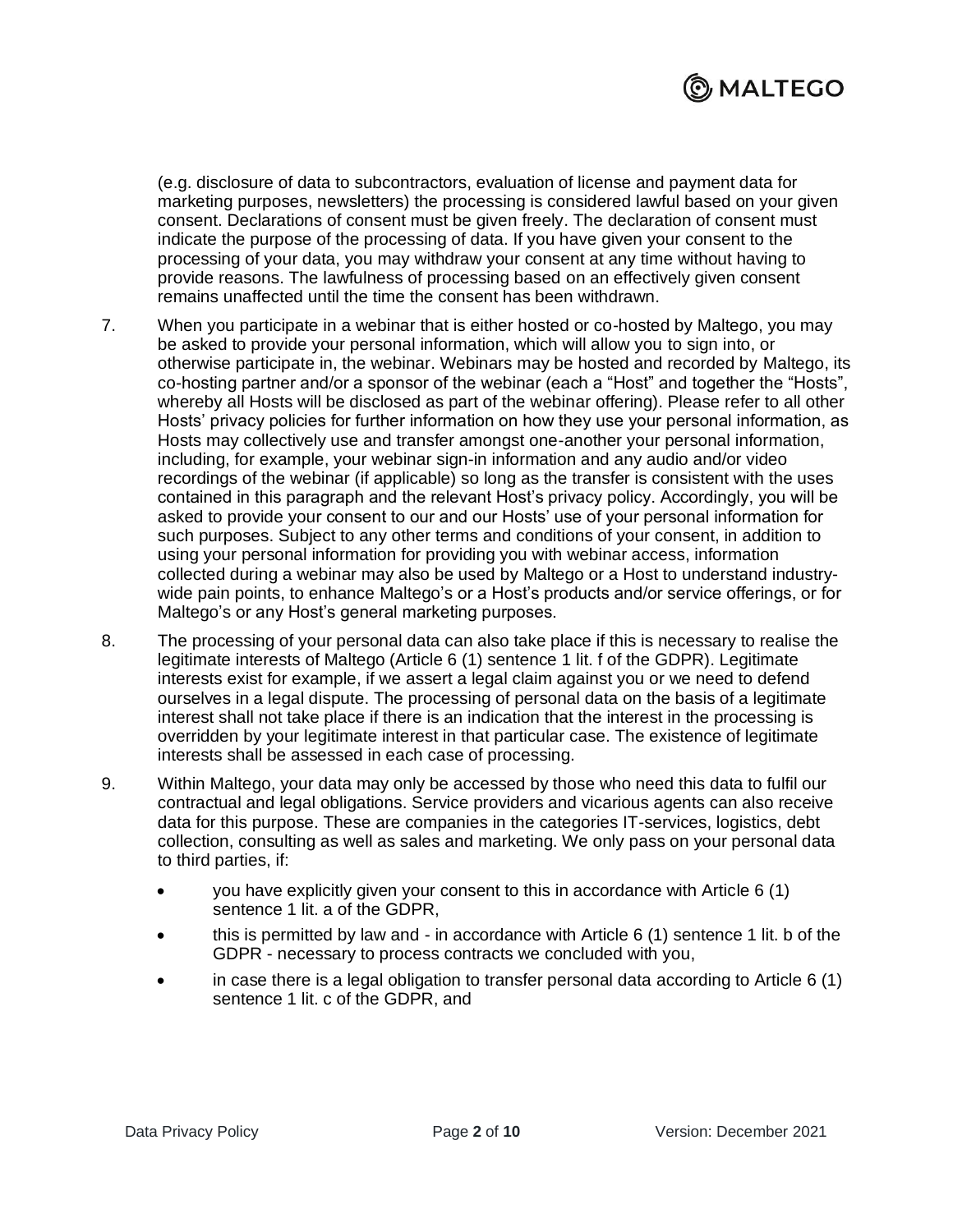

- the transfer pursuant to Article 6 (1) sentence 1 lit. f of the GDPR is necessary for the establishment, exercise or defence of legal claims and there is no reason to believe that you have an overriding legitimate interest in not passing on your data.
- 10. We partially use external service providers to process your data. These have been carefully selected and commissioned by us. They are bound by our instructions and controlled regularly. As far as our service providers or partners have their registered office in a country outside the European Union (so called third countries), we will provide information on the consequences of this fact beforehand. A transfer to third countries is carried out, as far as
	- this is required for the (partial) provision of the contractual performance (e.g. search queries with our software), or
	- you have given your consent.

To the extent that this is necessary, your personal data is transferred to an IT-service provider in the United States or another third country in order to ensure the IT operations in compliance with the European data protection level.

- 11. Maltego uses the payment service provider Stripe and Zuora for billing purposes. During the order process, the contact details provided by the Maltego user as well as information regarding the order (first name, surname, address, email address, telephone number, bank account number, bank identification number, possibly credit card number, invoice amount, currency and transaction number) are transmitted to the payment service provider that was chosen by the Maltego user in accordance with Article 6 (1) sentence 1 lit. b of the GDPR. The transmission of data takes place only for the purpose of payment processing with the payment service provider and only to the extent necessary. Personal data is transmitted to the USA by the use of Zuora and Stripe. Maltego has signed standard contractual clauses with Zuora and Stripe to ensure an appropriate level of data protection within the meaning of Art. 46 para. 2. c) GDPR. The relevant privacy statements and contact details of the payment service providers are listed at the end of this privacy policy
- 12. Maltego uses the service provider Thinkific for providing online training. For this purpose, the first name and surname as well as the email address provided by the Maltego online training participants are transmitted to Thinkific in accordance with Article 6 (1) sentence 1 lit. b of the GDPR. The transmission of data takes place only for the purpose of participating in online training and only to the extent necessary. Personal data is transmitted to Canada by the use of Thinkific. Thinkific processes all data in compliance with the European standards for data protection. The privacy statement and contact details of thinkific are listed at the end of this privacy policy.
- 13. Maltego uses the service provider SendGrid to send order confirmations. For this purpose, the first name and surname as well as the email address provided by the Maltego user are transmitted to SendGrid in accordance with Article 6 (1) sentence 1 lit. b of the GDPR. The transmission of data takes place only for the purpose of sending order confirmations and only to the extent necessary. The processing of this data can be objected to at any time by sending a message to SendGrid. Personal data is transmitted to the USA by the use of SendGrid. Maltego has signed standard contractual clauses with SendGrid to ensure an appropriate level of data protection within the meaning of Art. 46 para. 2. c) GDPR. The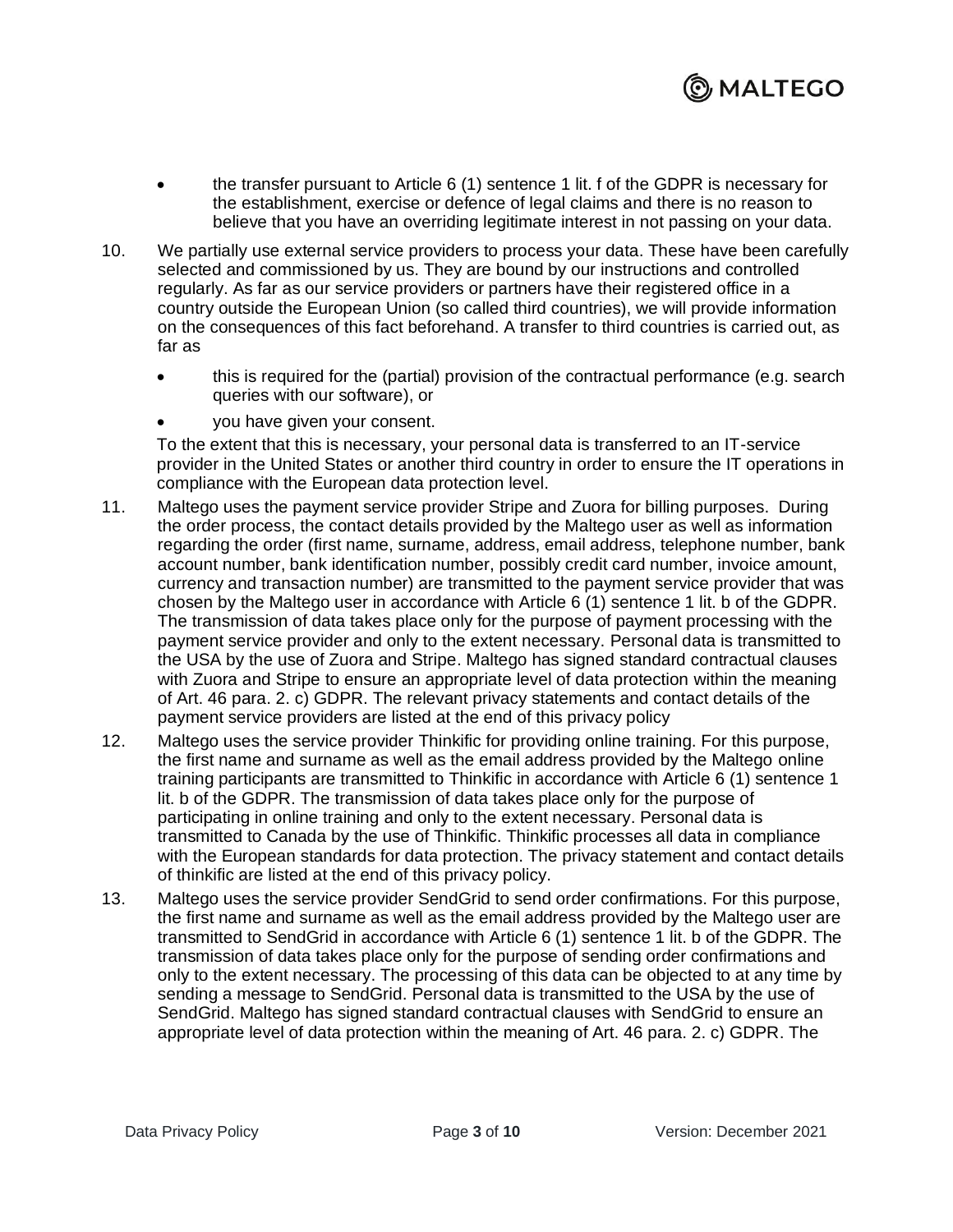

privacy statement and contact details of SendGrid are listed at the end of this privacy policy.

- 14. Maltego uses a software provided by the service provider Freshworks, especially Frehsales and Freshdesk, to manage customer relationships. This software enables Maltego to manage and view all customer- and sales-related activities, in particular the entire communication (via email, chat, telephone, newsletter or contact form) by using one service only. The software manages the following personal data: First name and surname, user name, email address, telephone number, company, industry. Freshworks may also use subcontractors to provide their service. Personal data is transmitted to the USA by the use of Freshworks. Maltego has signed standard contractual clauses with Freshworks to ensure an appropriate level of data protection within the meaning of Art. 46 para. 2. c) GDPR. If the customer objects to the use of the services of Freshworks, the product shall not be used. The privacy statement and contact details of Freshworks are listed at the end of this privacy policy.
- 15. Maltego uses a software provided by the service provider Keylight to manage the online shop as well as the customer and order data. The software manages the following personal data: first name and surname, user name, email address, telephone number, orders, order number, encrypted password. The privacy statement and contact details of Keylight are listed at the end of this privacy policy.
- 16. Maltego uses the service provider Nicereply to receive and organize customer feedback. Nicereply enables Maltego so send out surveys to customers in order to receive crucial feedback on customer service, communication and the Maltego product. For this purpose the following customer data is transmitted to Nicereply: User name, email address. The privacy statement and contact details of Nicereply are listed at the end of this privacy policy.
- 17. Maltego uses certain Microsoft 365 tools, especially Microsoft Forms and PowerBI. Microsoft Forms enables Maltego to create important documents for our service as well as receive feedback for our product. PowerBI enables us to visualize our business intelligence. For this purpose, the following customer data is transmitted to Microsoft: First name, last name, email address, position, company. Personal data is transmitted to the USA by the use of Microsoft Forms. Maltego has signed standard contractual clauses with Microsoft to ensure an appropriate level of data protection within the meaning of Art. 46 para. 2. c) GDPR. If the customer objects to the use of the services of Microsoft, the product shall not be used. The privacy statement and contact details of Microsoft are listed at the end of this privacy policy.
- 18. Maltego uses the tool Matillion to analyze and organize customer data. Matillion enables Maltego to automate data pipelines and build cloud warehouses from scratch. The software manages the following personal data: First name and surname, username, email address, telephone number, company, industry. Personal data is transmitted to the USA by the use of Matillion. Maltego has signed standard contractual clauses with Matillion to ensure an appropriate level of data protection within the meaning of Art. 46 para. 2. c) GDPR. If the customer objects to the use of the services of Matillion, the product shall not be used. The privacy statement and contact details of Matillion are listed at the end of this privacy policy.
- 19. Maltego uses the cloud data platform Snowflake. Maltego uses Snowflake to store its system and buisness data in a cloud. For this purpose the following personal data is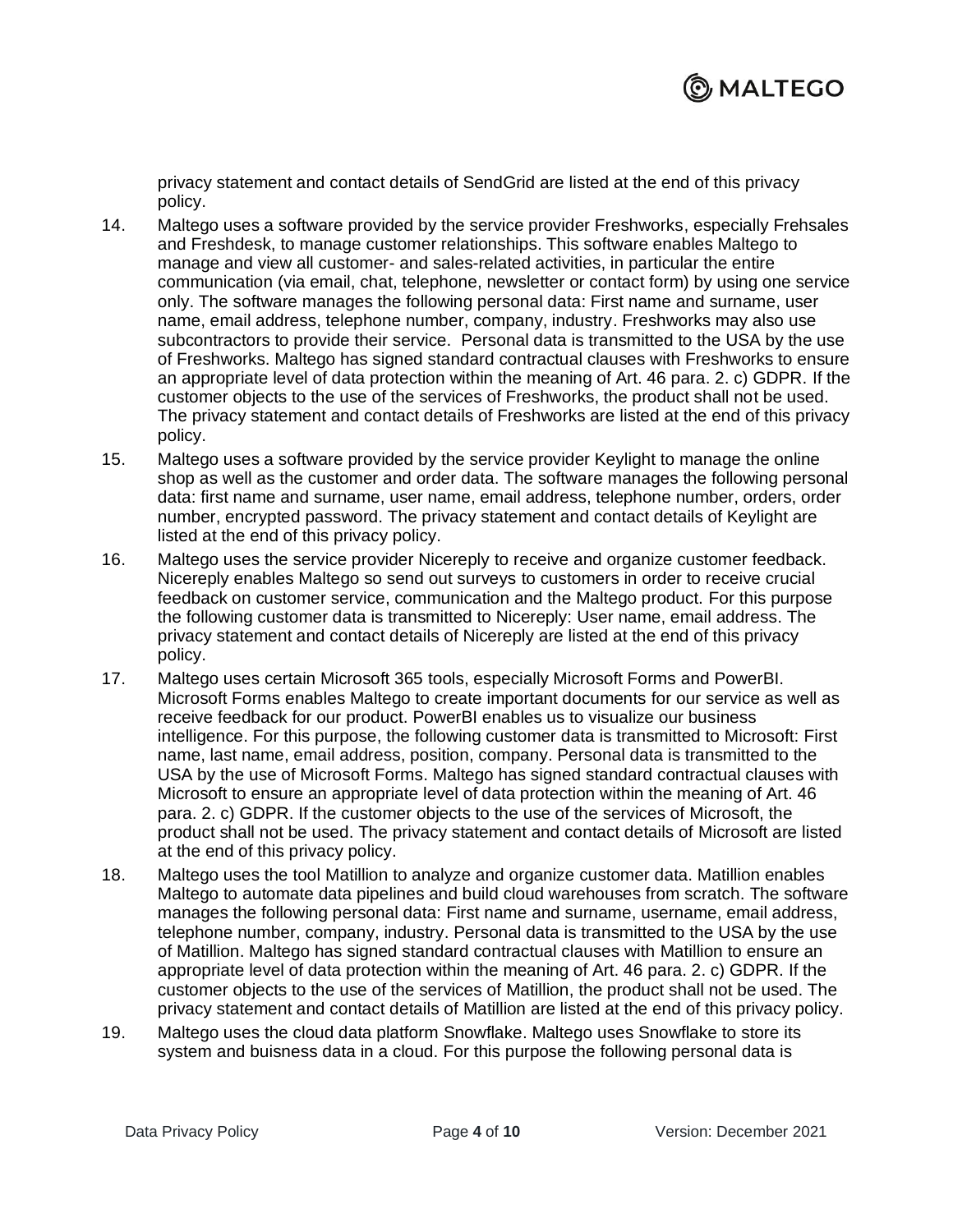

transmitted to Snowflake: First name and surname, user name, email address, telephone number, company, industry. Personal data is transmitted to the USA by the use of Snowflake. Maltego has signed standard contractual clauses with Snowflake to ensure an appropriate level of data protection within the meaning of Art. 46 para. 2. c) GDPR. If the customer objects to the use of the services of Snowflake, the product shall not be used. The privacy statement and contact details of Snowflake are listed at the end of this privacy policy.

- 20. Maltego uses debounce.io to prevent spam email addresses on our email lists. For this purpose the following personal data is transmitted to debounce.io: email address. The privacy statement and contact details of debounce.io are listed at the end of this privacy policy.
- 21. Maltego uses the eSignature tool PandaDocs to send out contracts to customers and partners in order to receive signed versions of those contracts. For this purpose, the following personal data is transmitted to PandaDocs: First name, last Name, email address. Personal data might be transmitted to the USA by the use of PandaDocs. Maltego has signed standard contractual clauses with PandaDocs to ensure an appropriate level of data protection within the meaning of Art. 46 para. 2. c) GDPR. If the customer objects to the use of the services of PandaDocs, the product shall not be used. The privacy statement and contact details of PandaDocs are listed at the end of this privacy policy.
- 22. Maltego uses the service provider Asana for internal task co-ordination and project management of its business activities. The software manages the following personal data: First name and surname, user name, email address, telephone number, company, industry. Asana may also use subcontractors to provide their service. Personal data is transmitted to the USA by the use of Asana. Maltego has concluded standard contractual clauses with Asana to ensure an appropriate level of data protection within the meaning of Art. 46 para. 2. c) GDPR. If the customer objects to the use of the services of Asana, the product shall not be used. The privacy statement and contact details of Asana are listed at the end of this privacy policy.
- 23. Maltego uses the software solution GoToWebinar from LogMeIn Ireland Unlimited Company ("LogMeIn") to organise, host and record online webinars. The following personal data is collected: First name and surname, email address, telephone number, company and number of employees, industry, country. LogMeIn may also use subcontractors to provide their services. Personal data may be transmitted to the USA by the use of LogMeIn. Maltego has concluded standard contractual clauses with LogMeIn to ensure an appropriate level of data protection within the meaning of Art. 46 para. 2. C) GDPR. If the customer objects to the use of the services of LogMeIn, the product shall not be used. The privacy statement and contact details of LogMeIn are listed at the end of this privacy policy.
- 24. Maltego uses the product management system Productboard to help product managers understand what customers need and prioritize to optimize our products and offers. The system manages the following personal data: email address. Personal data is transmitted within Europe and to the USA by the use of Productboard. Maltego has signed standard contractual clauses with Productboard to ensure an appropriate level of data protection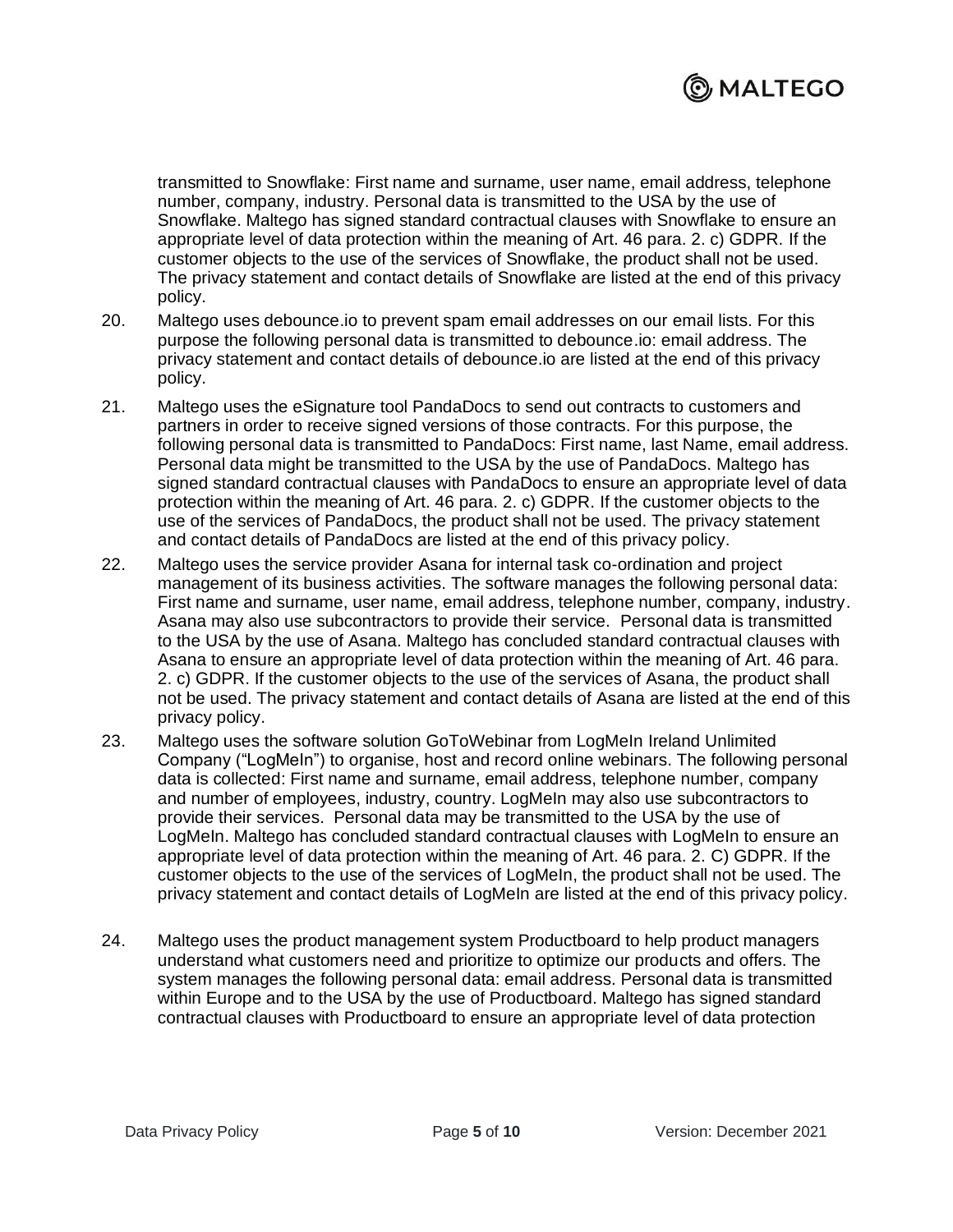

within the meaning of Art. 46 para. 2. c) GDPR. The privacy statement and contact details of Productboard are listed in the table in chapter 31.

- 25. We adhere to the principles of data avoidance and data minimization. Therefore we store your personal data only for as long as required to achieve the purposes mentioned here or for the duration of the diverse storage periods specified by the legislator. After the respective purpose has ceased to exist or after the expiry of these storage periods, the corresponding data is blocked or deleted routinely and in accordance with the legal provisions.
- 26. Your data will no longer be used and will be deleted after the contract with you has ended. Exceptions are only the use for recovery measures to the extent permitted by law or statistical evaluations or market research, provided you have given your consent. Apart from that, your data is stored only for as long as this is necessary to observe statutory obligations to archive and to retain the data.
- 27. We use appropriate technical and organizational security measures to protect your data against accidental or intentional manipulation, partial or complete loss, destruction or against access by unauthorized third parties. Our security measures are continuously improved in line with technological development.
- 28. You have the right:
	- to access information on your personal data which has been processed by us in accordance with Article 15 GDPR. In particular, you may access the information on the purposes of processing, the categories of personal data, the categories of recipients to whom your personal data has been or will be disclosed, the envisaged period of storage, the existence of the right to rectification, erasure, restriction of processing data or objection, the existence of the right to lodge a complaint, the source of your data, insofar as it was not collected on our part, as well as the existence of automated decision-making, including profiling and, if applicable, meaningful information on the details;
	- to claim rectification of inaccurate personal data or the completion of incomplete personal data that is stored with us in accordance with Article 16 GDPR;
	- to claim the erasure of the personal data stored with us according to Article 17 GDPR, unless the processing is necessary for exercising the right of freedom of expression and information, for compliance with a legal obligation, for reasons of public interest or for the establishment, exercise or defense of legal claims;
	- to claim the restriction of processing of your personal data according to Article 18 GDPR as far as the accuracy of the personal data is contested, the processing is unlawful but you oppose to the erasure and we no longer need the data, but you require them for the establishment, exercise or defense of legal claims or you have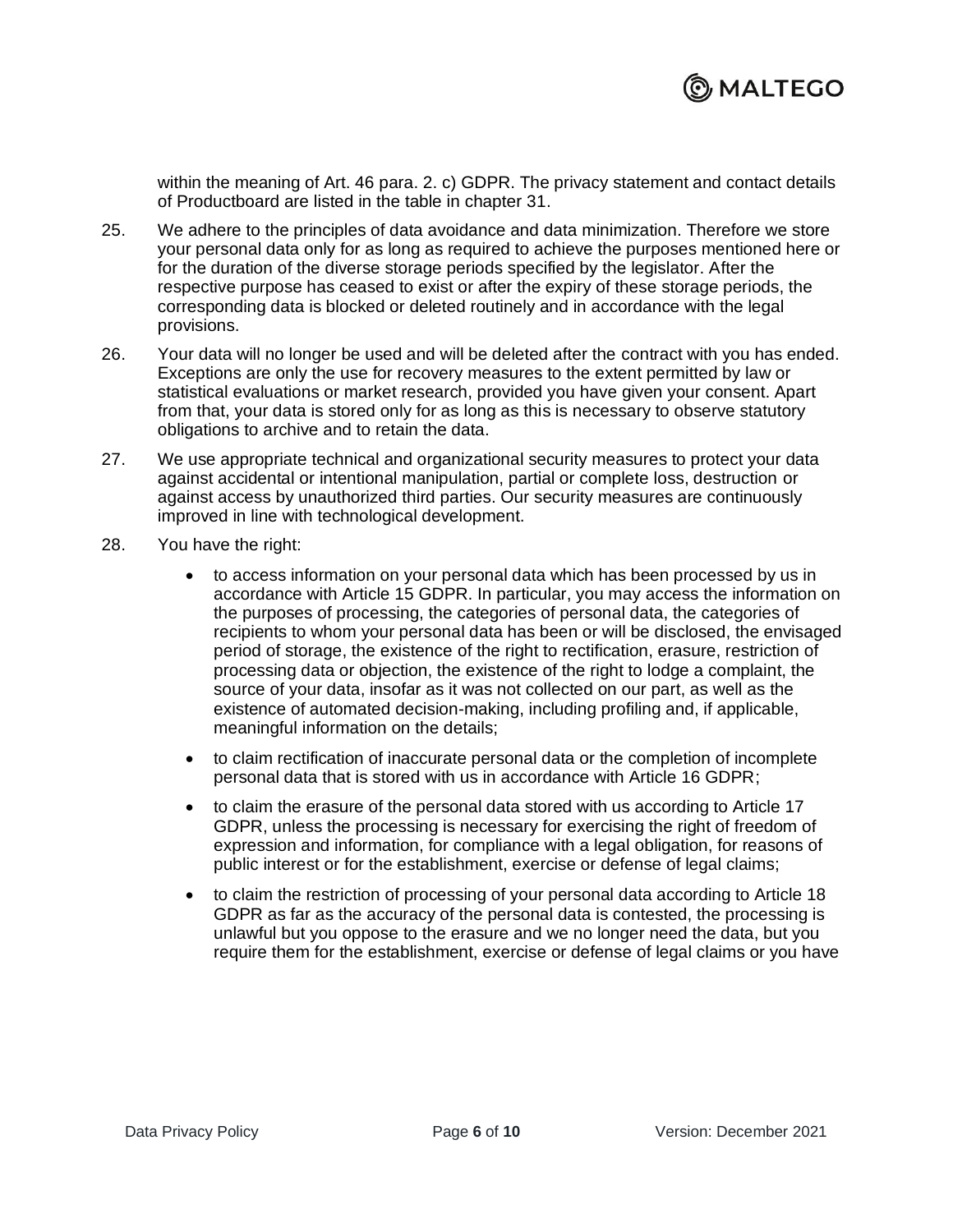

objected to the processing of your personal data in accordance with Article 21 GDPR;

- to receive the personal data you provided to us in a structured, commonly used and machine readable format or to claim the transmission to another controller according to Article 20 GDPR;
- to withdraw your given consent at any time by notifying us in accordance with Article 7 (3) GDPR. This has the consequence that we cannot continue the data processing which was based on this consent in the future and
- to complain with a supervisory authority in accordance with Article 77 GDPR. In general, you may turn to the supervisory authority of your habitual residence or your place of work or of the locations of our law office.

#### **29. Information on your right to object in accordance with Article 21 of the GDPR**

**You have the right to object, on grounds relating to your particular situation, at any time to the processing of personal data concerning yourself which is based on Article 6 (1) sentence 1 lit. f of the GDPR (processing on the basis of a balance of interests).**

In case you object we shall no longer process your personal data, unless we can demonstrate compelling legitimate grounds for the processing which override your interests, rights and freedoms or the processing serves the establishment, exercise or defence of legal claims.

In individual cases we process your personal data for direct marketing purposes. You have the right to object at any time to the processing of personal data concerning yourself for such marketing purposes.

- 30. This Privacy Statement is currently valid and is dated as of August 2021. We reserve the right to adjust this Privacy Statement occasionally to make sure it always complies with the current legal requirements or to implement changes to our services in the privacy statement, for example, if new services are introduced.
- 31. **For the performance the services of Maltego, personal data of Maltego users are transmitted to the following third parties for the following purposes:**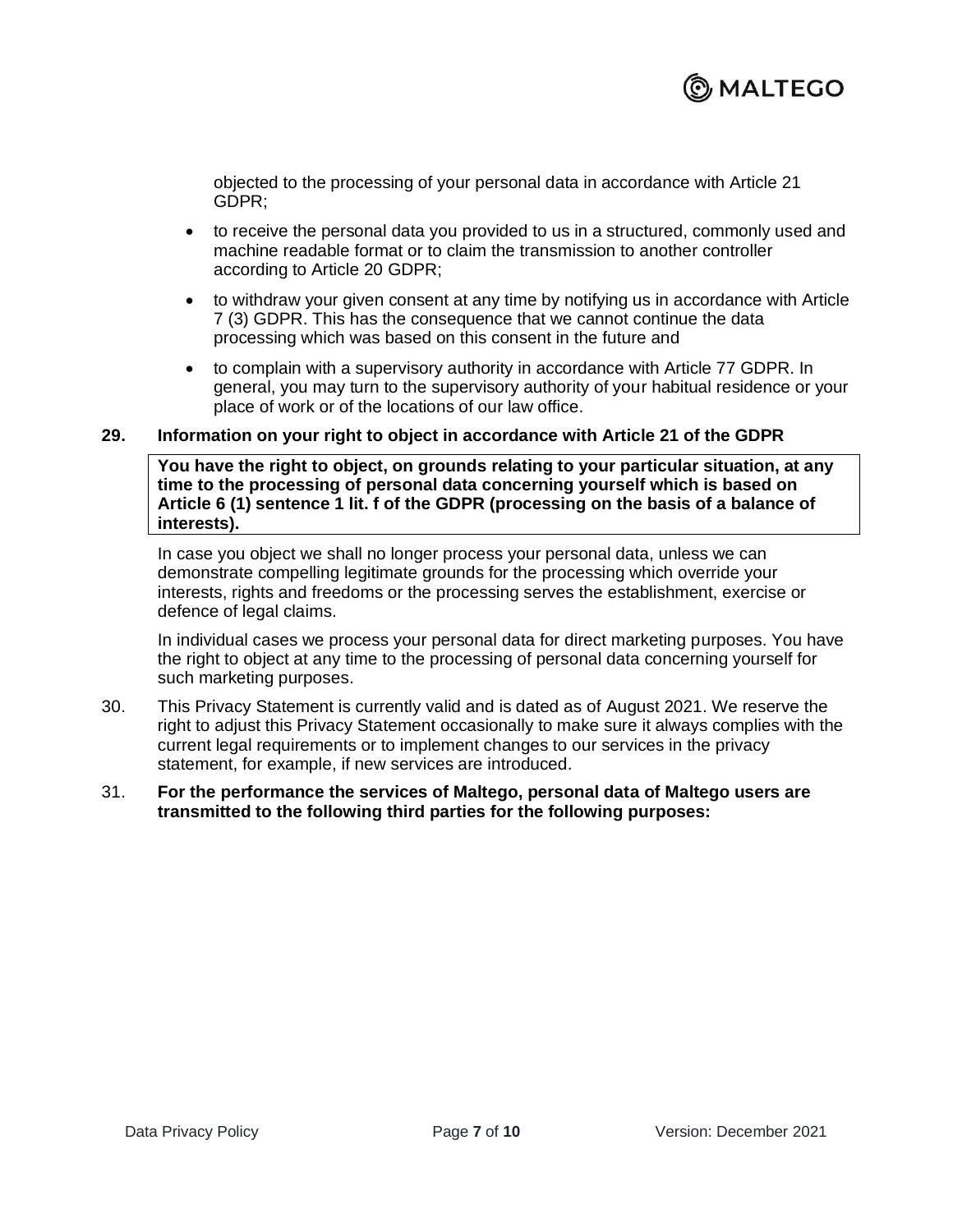## **@MALTEGO**

| <b>Third Party</b><br>name:                                 | Purpose of the<br>processing:                                                                                                                       | <b>Categories of</b><br>personal data: | Legal basis:                                                                           | Name and address of<br>the service provider:                                              | <b>Privacy statement and</b><br>contact details:                     |
|-------------------------------------------------------------|-----------------------------------------------------------------------------------------------------------------------------------------------------|----------------------------------------|----------------------------------------------------------------------------------------|-------------------------------------------------------------------------------------------|----------------------------------------------------------------------|
| Asana                                                       | Internal task co-<br>ordination and<br>project management                                                                                           | Customer data                          | Performance of contract,<br>Article 6 (1) sentence 1<br>lit, b of the GDPR             | Asana, Inc, 1550 Bryant<br>Street, Suite 200, San<br>Francisco, CA 9411103,<br><b>USA</b> | https://asana.com/de/term<br>s#privacy-policy<br>privacy@asana.com   |
| Debounce.io                                                 | Validating email<br>adresses                                                                                                                        | Customer data                          | Legitimate Interest,<br>Article 6 (1) sentence 1<br>lit, f of the GDPR                 | debounce.io, 411088,<br>Hadapsar,<br>Maharashtram, Pune,<br>India                         | https://debounce.io/privac<br>y-policy/                              |
| Freshworks                                                  | Management of<br>customer<br>relationships,<br>newsletter<br>distribution,<br>management of<br>inquiries via the<br>contact form of the<br>website, | Customer data                          | Performance of contract.<br>Article 6 (1) sentence 1<br>lit. b of the GDPR             | Freshworks Inc., 1250<br>Bayhill Drive, Suite 315,<br>San Bruno, CA 94066,<br><b>USA</b>  | https://www.freshworks.co<br>m/privacy/<br>support@freshworks.com    |
| GoToWebinar<br>(LogMeln<br>Ireland<br>Unlimited<br>Company) | Organise, host and<br>record online<br>webinars                                                                                                     | <b>Customer Data</b>                   | Consent from the<br>customer, Article 6 (1)<br>sentence 1 lit. a of the<br><b>GDPR</b> | The Reflector, 10<br>Hanover Quay, Dublin 2,<br>D02R573, Ireland                          | https://www.logmein.com/l<br>egal/privacy<br>privacy@logmein.com     |
| Keylight                                                    | Management of the<br>online shop and the<br>user accounts                                                                                           | Customer data,<br>contract data        | Performance of contract.<br>Article 6 (1) sentence 1<br>lit. b of the GDPR             | Keylight GmbH,<br>Nürnberger Straße 8,<br>10787 Berlin, Germany                           | https://www.keylight.de/de<br>/privacy-policy<br>privacy@keylight.de |
|                                                             |                                                                                                                                                     |                                        |                                                                                        |                                                                                           |                                                                      |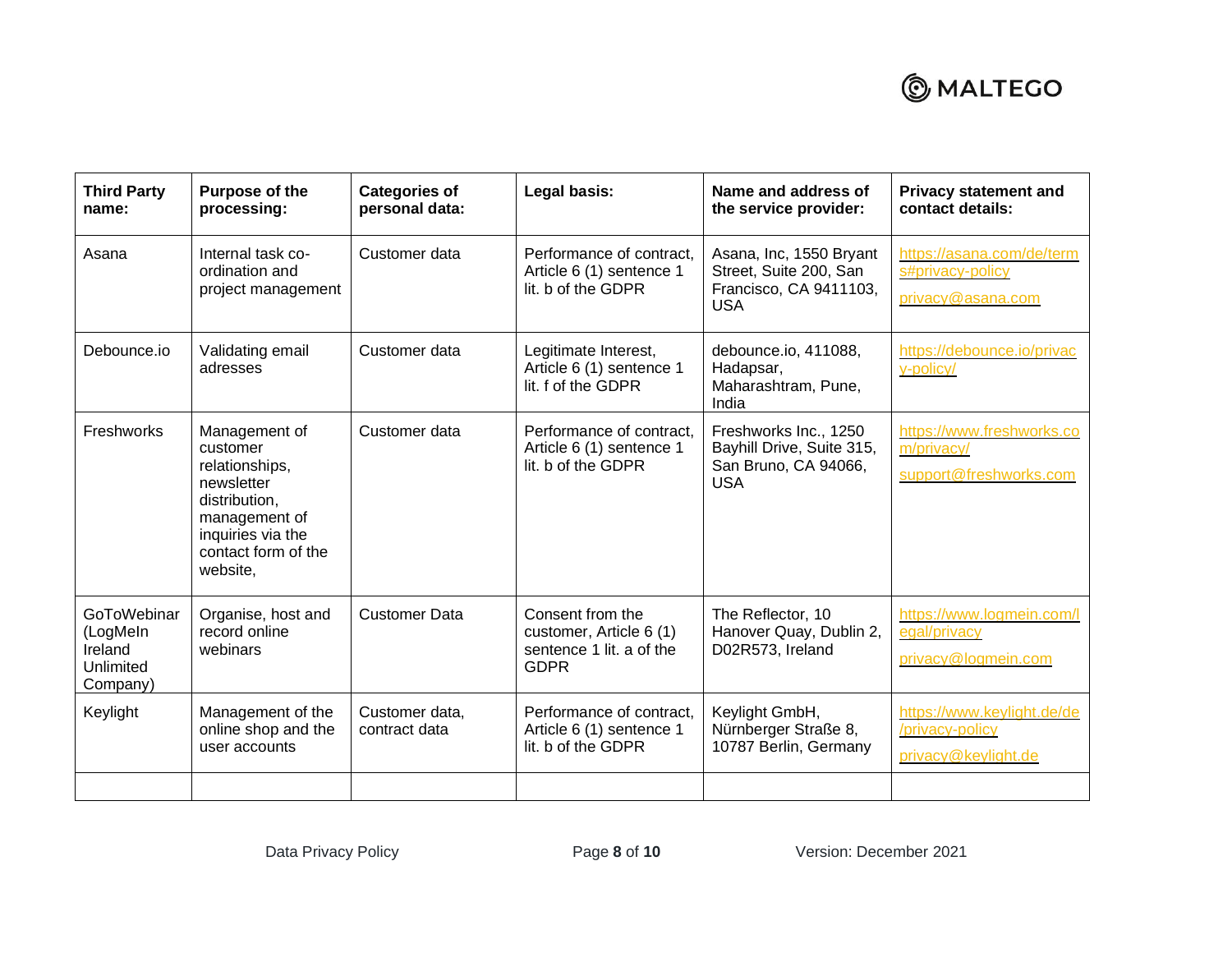# **@MALTEGO**

| Matillion, Ltd.    | Cloud data Platform                                                                             | Customer data                                 | Performance of contract,<br>Article 6 (1) sentence 1<br>lit. b of the GDPR                                                                                            | Station House,<br>Stamford New Road,<br>Altrincham, Cheshire<br><b>WA14 1EP</b>                                                                            | https://www.matillion.com/<br>about/legal/privacy/                                                     |
|--------------------|-------------------------------------------------------------------------------------------------|-----------------------------------------------|-----------------------------------------------------------------------------------------------------------------------------------------------------------------------|------------------------------------------------------------------------------------------------------------------------------------------------------------|--------------------------------------------------------------------------------------------------------|
| Microsoft          | Creating relevant<br>documents for<br>Maltego's service<br>and surveys for<br>customer feedback | Customer data                                 | Performance of contract,<br>Article 6 (1) sentence 1<br>lit. b of the GDPR;<br>Consent from the<br>customer, Article 6 (1)<br>sentence 1 lit, a of the<br><b>GDPR</b> | Microsoft Ireland<br>Operations, Ltd.<br>One Microsoft Place,<br><b>South County Business</b><br>Park,<br>Leopardstown,<br>Dublin 18, D18 P521,<br>Ireland | https://www.microsoft.com<br>/licensing/terms/product/P<br>rivacyandSecurityTerms/a                    |
| Nicereply          | Creating and<br>managing customer<br>surveys                                                    | Customer data                                 | Consent from the<br>customer, Article 6 (1)<br>sentence 1 lit. a of the<br><b>GDPR</b>                                                                                | Nice Reply s.r.o,<br>Stefanovicova 2971/8,<br>Bratislava 811 04,<br>Slovakia                                                                               | https://www.nicereply.com<br>/product/privacy-policy                                                   |
| PandaDocs          | eSignature                                                                                      | Customer data                                 | Performance of contract.<br>Article 6 (1) sentence 1<br>lit. b of the GDPR                                                                                            | 101 California Street,<br>Suite 3975,<br>San Francisco,<br>California 94111, USA                                                                           | https://www.pandadoc.co<br>m/privacy-notice/                                                           |
| SendGrid           | Sending order<br>confirmations                                                                  | Customer data                                 | Performance of contract,<br>Article 6 (1) sentence 1<br>lit. b of the GDPR                                                                                            | SendGrid Inc., 1801<br>California St 500,<br>Denver, CO 80202, USA                                                                                         | https://sendgrid.com/polici<br>es/privacy/<br>datasubjectrequests@sen<br>dgrid.com<br>dpo@sendgrid.com |
| Snowflake,<br>Inc. | Cloud data Platform                                                                             | Customer data                                 | Performance of contract,<br>Article 6 (1) sentence 1<br>lit. b of the GDPR                                                                                            | 450 Concar Drive, San<br>Mateo, CA, 94402,<br><b>United States</b>                                                                                         | https://www.snowflake.co<br>m/privacy-policy/                                                          |
| <b>Stripe</b>      | Payment processing                                                                              | Credit card<br>information,<br>customer data, | Performance of contract,<br>Article 6 (1) sentence 1                                                                                                                  | Stripe Inc., 185 Berry<br>Street, Suite 550, San<br>Francisco, CA 94107,                                                                                   | https://stripe.com/de/priva<br>cy<br>info@stripe.com                                                   |

Data Privacy Policy **Page 9 of 10** Version: December 2021